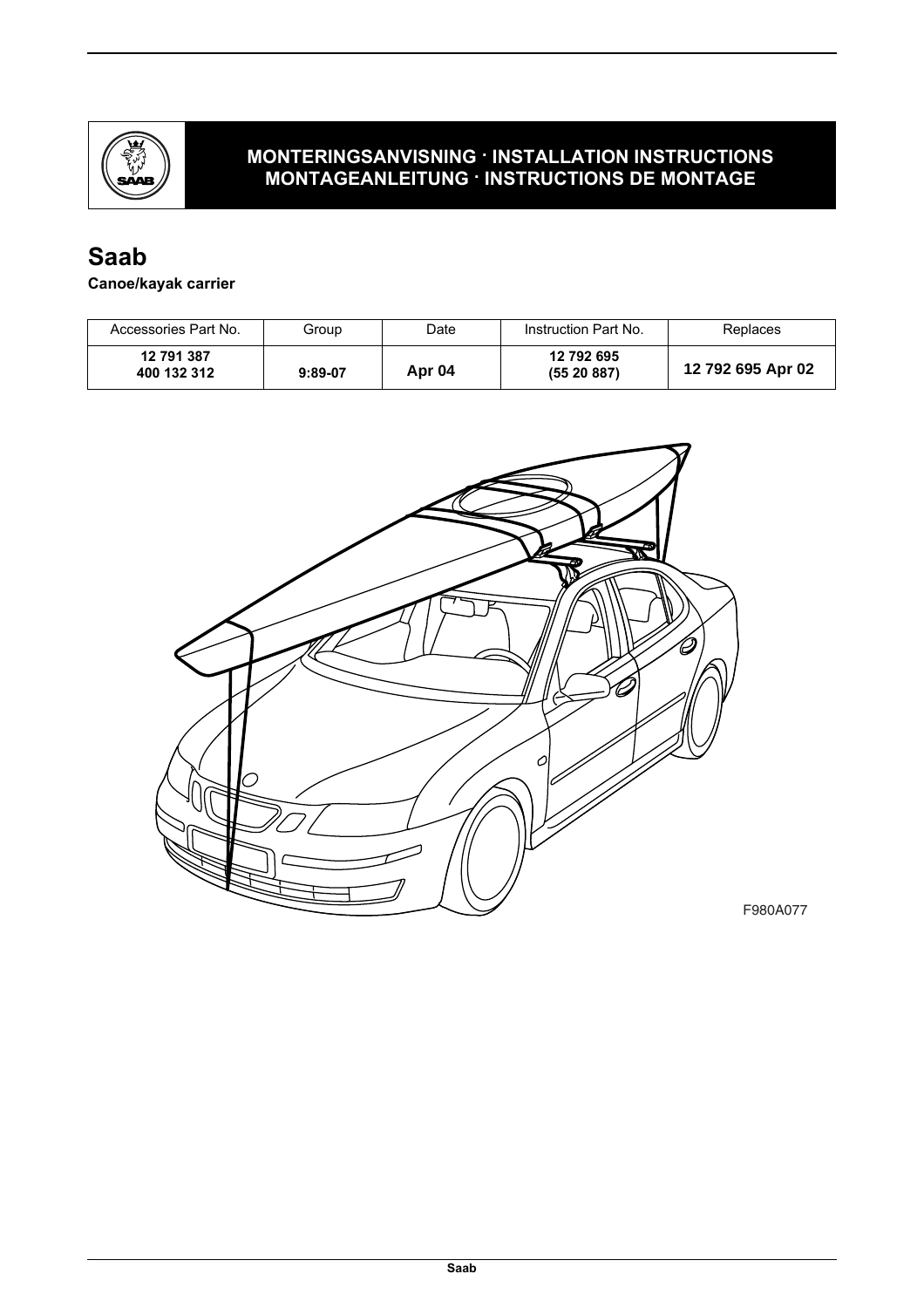

F980A078

- 1 Holder (x4)
- 2 T-groove bolt (x4)
- 3 Wheel nut  $(x4)$
- 4 Strap (x2)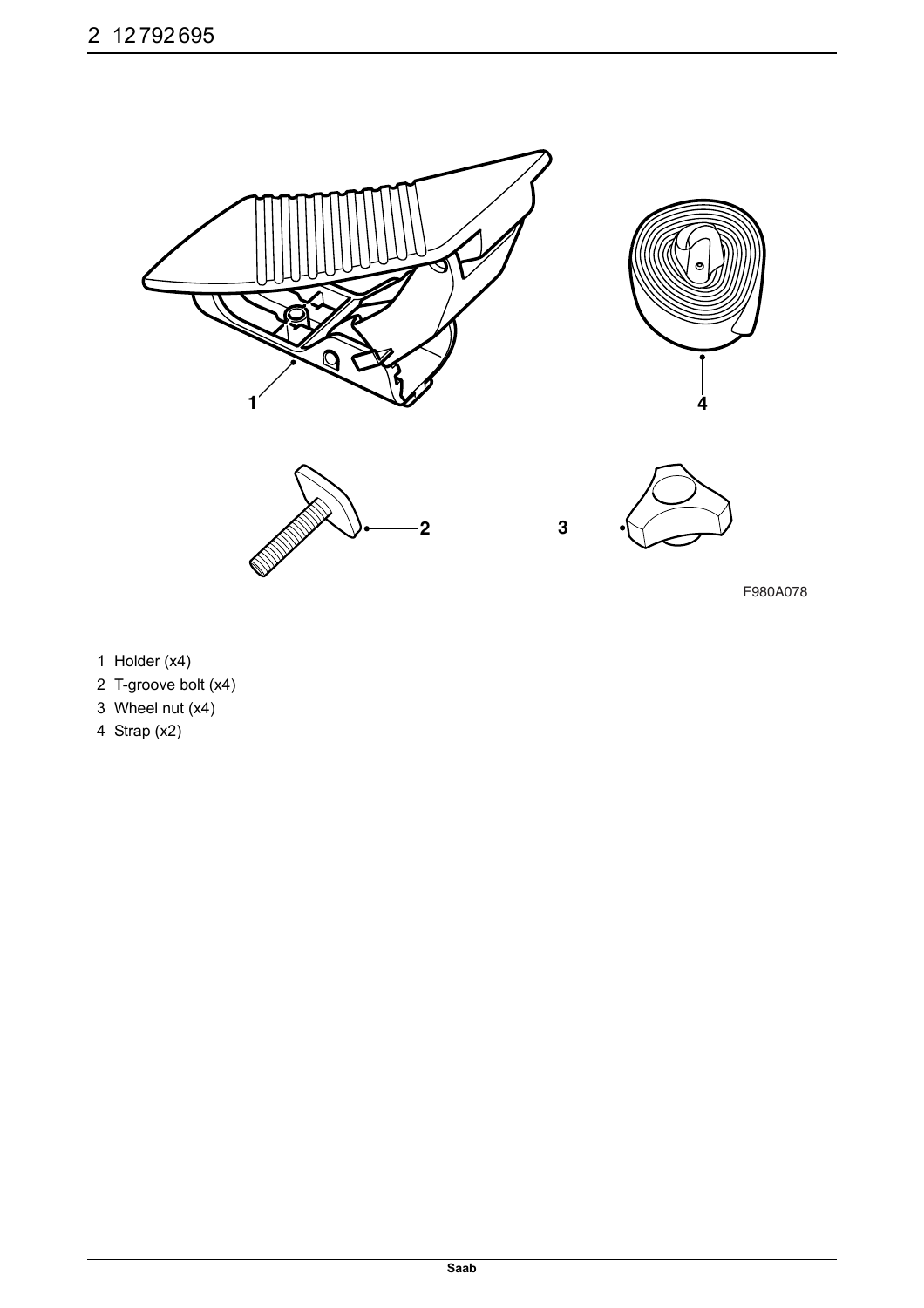### **Important**

## **WARNING**

Read the installation instructions carefully before using the canoe/kayak carrier. Carefully follow these instructions when fitting the canoe/kayak carrier and keep them in the car for future reference.

Adapt the speed of the car to take into account the change in centre of gravity and aerodynamics caused by the weight and profile of the roof load.

- Do not fit or use the carriers until these installation instructions are fully understood.
- The carriers are constructed for safe transport provided that they have been properly mounted. **Product modifications must not be made**.
- Maximum permitted roof load (including load carrier): See the Owner's Manual for the car and information relating to the load carriers. Canoe/kayak carrier weight 2.5 kg.
- Note that the car's handling characteristics (during strong crosswinds, cornering or braking) are altered while driving with a loaded carrier.
- For safety reasons and to reduce wind resistance, the carriers should be removed when not in use.
- The load carrier should be removed before the car is taken through an automatic car wash.
- Saab Automobile AB is not responsible for damages caused by improperly mounted load carriers or accessories.
- When in doubt, contact your Saab dealer.
- These installation instructions should be stored in the car.

#### **Advice and tips**

- No modifications should be made to the carriers.
- Secure the load so that it cannot loosen or cause damage. Be sure to tie down the load so that it cannot move in any direction. The driver is responsible for ensuring that the load is properly secured.
- Be sure to distribute the load weight equally on the carriers.
- Long objects must be braced or secured to the bumper or the towing eye both front and rear. If the load extends more than 1 m (3.3 ft) to the rear of the car or if it extends over the front of the car, it must be properly marked with warning flags or the like.
- The carriers may only be used for transporting canoes or kayaks.
- Make sure all fasteners are secured before driving off. Stop after a short distance and check all the fasteners.
- Keep the carriers free from dirt and salt and perform regular maintenance.